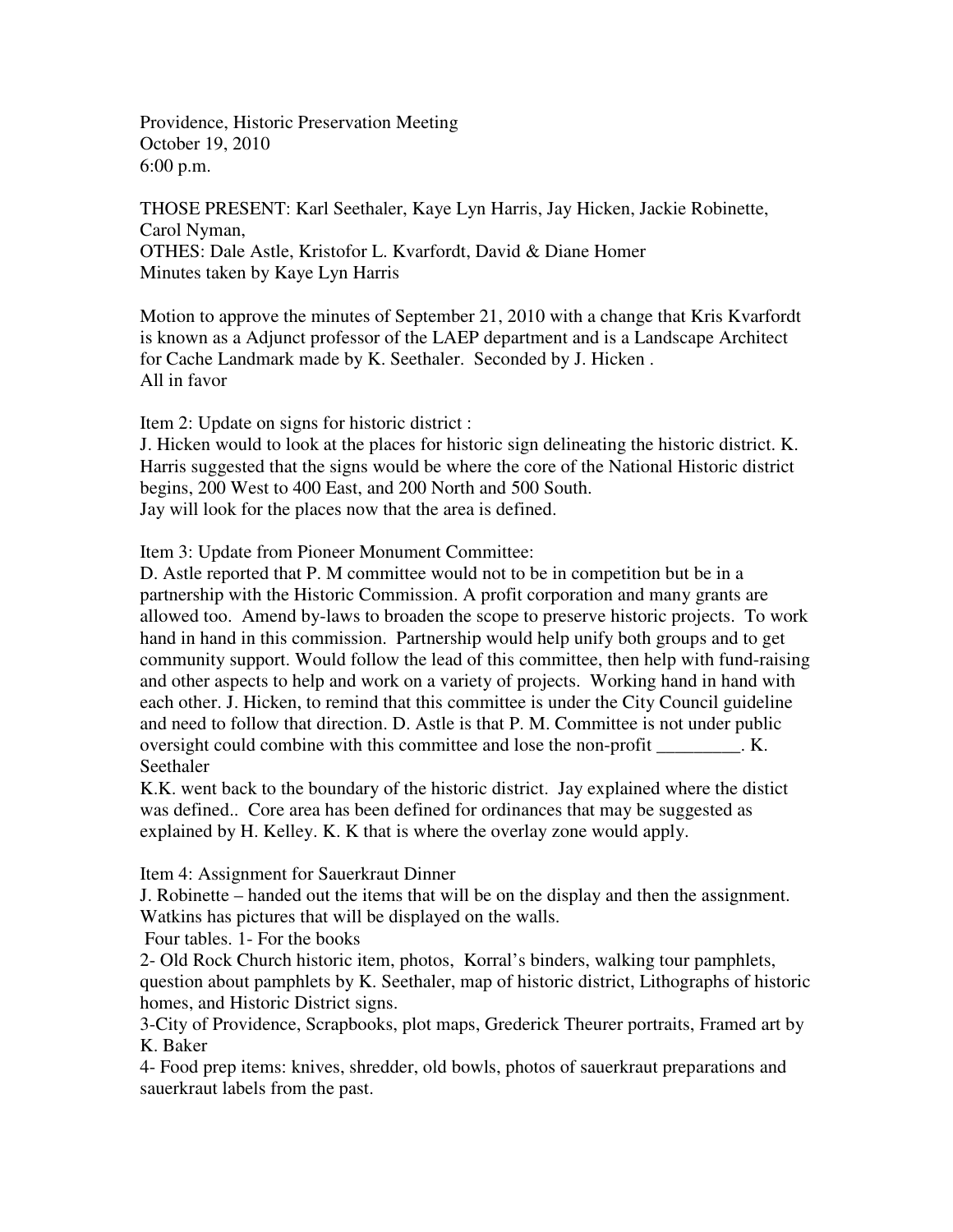Turkey and Sauerkraut Dinner Trivia – answers on round tables in gym

Assignments: Decoration set up Jackie & Carol with Kaye Lyn

Table greeters: Karl & Jay  $5:15 - 6:15$ Brenda & Hoyt 6:15- 7:30

Suggestions to have names tags for table greeters. J. Hicken complemented on the outline and questions about the burlap which was explained it would be used as table coverings. D. Astle suggested that all have the names tags that could be used for various events or items.

H. Kelley suggest to get the smaller pictures that were in a binder. Having pictures there would be a benefit. If people would like some items, J. Robinette suggests to write names down and to follow up of what they want.

Have something to hand out to have the web site in their hands and to make them know about it. J. Hicken - suggestion to make business cards that have the name of the committee, web site and committee members. Watermark would be of the old school. J. Robinette suggested tohave a scrapbook with school pictures from various years. H. Kelley asked if Dennis would be there or somebody else. J. Robinette asked if there is Providence Historic Committee Banner?

Item 5: Discussion on ordinances for Historic District.

H. Kelley empty lots that do not meet the city's frontage ordinances. Is there a recommendation to modify the standards to allow those lots to be built. Suggestion that there is not to be a certain frontage but to allow them to build to preserve the nature of the district. J. Hicken what role is the variance committee. D. Astle, Variances are very difficult to come by.

H. Kelley, talk about materials like siding. J. Hicken made comments about the list left by B. Nelson. Discussion of the eight items. H. Kelley, garages should be not in the front but in the back, discouraged strongly. J. Hicken finally pass off will be done by the  $P \&$ Z. D. Astle ordinances are objective not subjective of what will be the ordinance.  $P \& Z$ will do exactly what the ordinance says it is.

K. K asking for things are sooner that later, this committee would make the suggestions, then Scarlet or  $P \& Z$  would write up the ordinance and then it would be presented to final consideration. The committee should be very specific on the standards that should be me and how the standards to be set up. Question is that from Korral could be developed of what guidelines that could be a visioning document. Then the ordinances could be derived from.

J. Robinette a document that could be a welcome to the historic district and what the district is all about. D. Astle, like looking at this like a new subdivision, type of generalities that are required for the area to preserved the character of the district. J. Hicken, commented about the other documents from other cities, and what is desired. J. Robinette taking H. Kelley wording and making it work with the details for  $P \& Z$ .